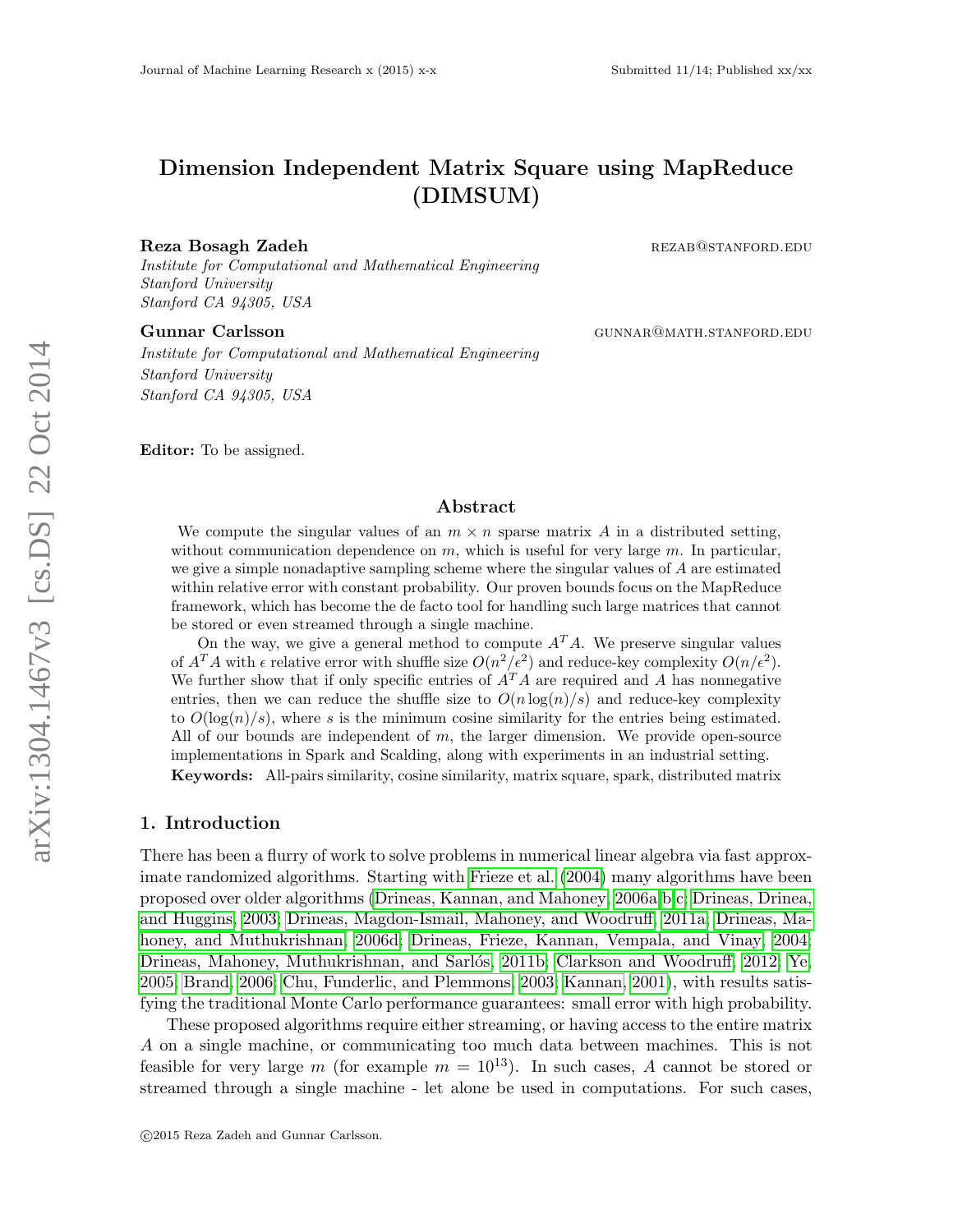MapReduce [\(Dean and Ghemawat, 2008\)](#page-13-7) has become the de facto tool for handling very large datasets.

MapReduce is a programming model for processing large data sets, typically used to do distributed computing on clusters of commodity computers. With large amount of processing power at hand, it is very tempting to solve problems by brute force. However, we combine clever sampling techniques with the power of MapReduce to extend its utility.

Given an  $m \times n$  matrix A with each row having at most L nonzero entries, we show how to compute the singular values and and right singular vectors of A without dependence on m, in a MapReduce environment. The SVD of A is written  $A = U\Sigma V^T$ , where U is  $m \times n$ ,  $\Sigma$  is  $n \times n$ , and V is  $n \times n$ .

We compute  $\Sigma$  and V. We do this by first computing  $A<sup>T</sup>A$ , which we do without dependence on m. Since  $A^T A = V \Sigma^2 V^T$  is  $n \times n$ , for small n (for example  $n = 10^4$ ) we can compute the eigen-decomposition of  $A<sup>T</sup>A$  directly and retrieve V and Σ. What remains is to compute  $A^T A$  efficiently and without harming its singular values, which is what the rest of the paper is focused on.

Our main result is Algorithms [3](#page-3-0) and [4,](#page-3-1) along with proven guarantees given in Theorem [2](#page-4-0) which proves a relative error bound using the spectral norm. The proof uses a new singular value concentration inequality from [Latala](#page-14-7) [\(2005\)](#page-14-7) that has not seen much usage by the theoretical computer science community.

### 2. Formal Preliminaries

Label the columns of A as  $c_1, \ldots, c_n$ , rows as  $r_1, \ldots, r_m$ , and the individual entries as  $a_{ij}$ . The matrix is stored row-by-row on disk and read via mappers. We focus on the case where each dimension is sparse with at most  $L$  nonzeros per row therefore the natural way to store the data is to segment into rows. Throughout the paper we assume the entries of A have been scaled to be in  $[-1, 1]$ , which can be done with little communication by finding the largest magnitude element.

We use the matrix spectral norm throughout, which for any  $m \times n$  matrix A is defined as

$$
||A||_2 = \max_{x \in \mathbb{R}^m, y \in \mathbb{R}^n} \frac{x^T A y}{||x||_2 ||y||_2}
$$

Unless otherwise denoted, the norm used anywhere in this paper is the spectral norm, which for regular vectors degenerates to the vector  $l_2$  norm.

We concentrate on the regime where m is very large, e.g.  $m = 10^{13}$ , but n is not too large, e.g.  $n = 10<sup>4</sup>$ , such that we can compute the SVD of an  $n \times n$  dense matrix on a single machine. The magnitudes of each column is assumed to be loaded into memory and available to both the mappers and reducers. The magnitudes of each column are natural values to have computed already, or can be computed with a trivial mapreduce.

#### 2.1 Naive Computation

The naive way to compute  $A<sup>T</sup>A$  on MapReduce is to materialize all dot products between columns of A trivially. For purposes of demonstrating the complexity measures for MapReduce, we briefly write down the Naive algorithm to compute  $A<sup>T</sup>A$ .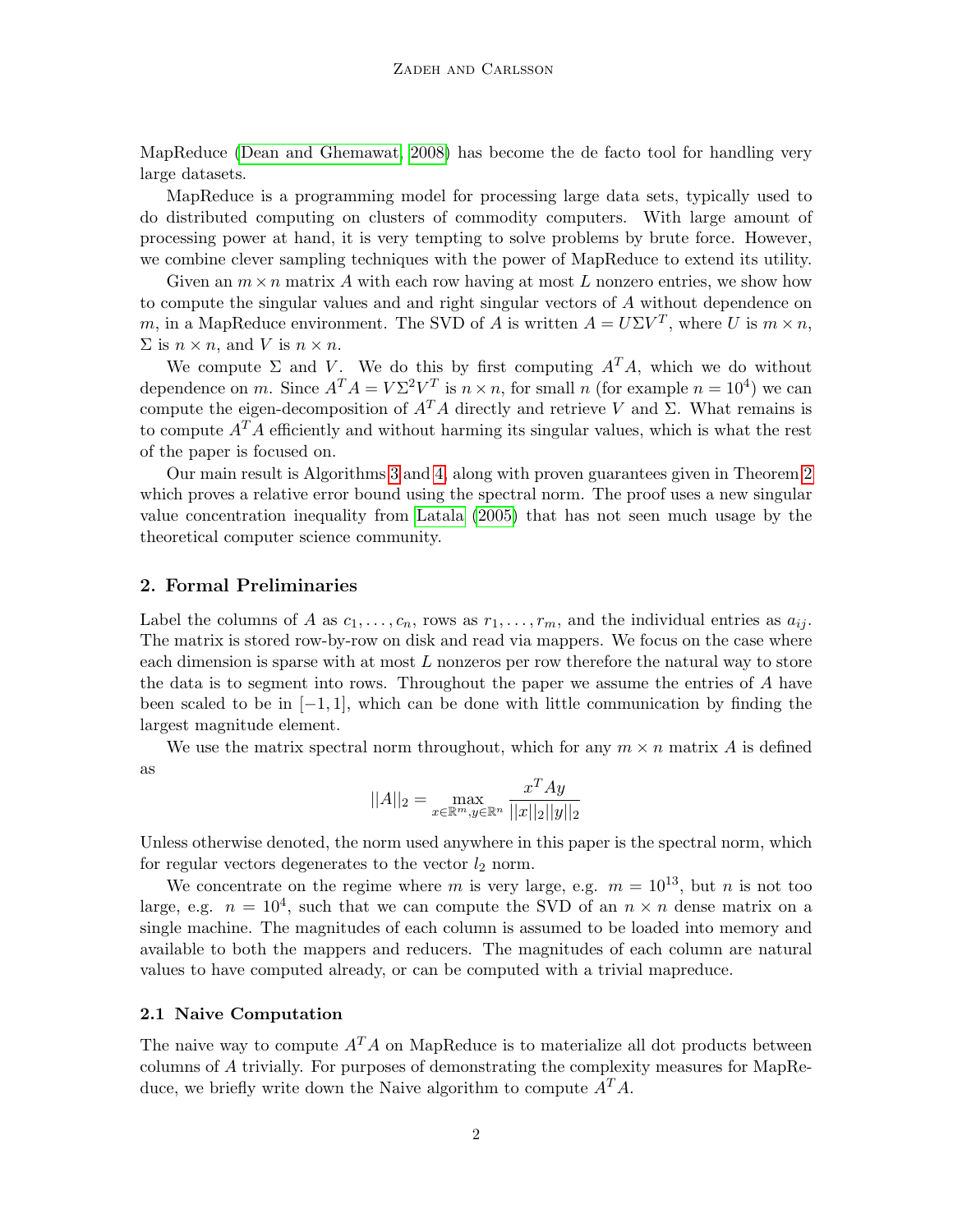| <b>Algorithm 1</b> NaiveMapper $(r_i)$       |  |
|----------------------------------------------|--|
| for all pairs $(a_{ij}, a_{ik})$ in $r_i$ do |  |
| Emit $((c_j, c_k) \rightarrow a_{ij}a_{ik})$ |  |
| end for                                      |  |
|                                              |  |

**Algorithm 2** NaiveReducer $((c_i, c_j), \langle v_1, \ldots, v_R \rangle)$ 

output  $c_i^T c_j \to \sum_{i=1}^R v_i$ 

#### 2.2 Complexity Measures

There are two main complexity measures for MapReduce: "shuffle size", and "reduce-key complexity". These complexity measures together capture the bottlenecks when handling data on multiple machines: first we can't have too much communication between machines, and second we can't overload a single machine. The number of emissions in the map phase is called the "shuffle size", since that data needs to be shuffled around the network to reach the correct reducer. The maximum number of items reduced to a single key is called the "reduce-key complexity" and measures how overloaded a single machine may become [\(Goel](#page-14-8) [and Munagala, 2012\)](#page-14-8).

It can be easily seen that the naive approach for computing  $A<sup>T</sup>A$  will have  $O(mL^2)$ emissions, which for the example parameters we gave  $(m = 10^{13}, n = 10^4, L = 20)$  is infeasible. Furthermore, the maximum number of items reduced to a single key can be as large as  $m$ . Thus the "reduce-key complexity" for the naive scheme is  $m$ .

We can drastically reduce the shuffle size and reduce-key complexity by some clever sampling with the DIMSUM scheme described in this paper. In this case, the output of the reducers are random variables whose expectations are cosine similarities i.e. normalized entries of  $A<sup>T</sup>A$ . Two proofs are needed to justify the effectiveness of this scheme. First, that the expectations are indeed correct and obtained with constant probability, and second, that the shuffle size is greatly reduced. We prove both of these claims. In particular, in addition to correctness, we prove that for relative error  $\epsilon$ , the shuffle size of our scheme is only  $O(n^2/\epsilon^2)$ , with no dependence on the dimension m, hence the title of this paper.

This means as long as there are enough mappers to read the data, our sampling scheme can be used to make the shuffle size tractable. Furthermore, each reduce-key gets at most  $O(n/\epsilon^2)$  values, thus making the reduce-key complexity tractable, too. Within Twitter Inc, we use the DIMSUM sampling scheme to compute similar users [\(Zadeh and Goel, 2012a;](#page-14-9) [Gupta, Goel, Lin, Sharma, Wang, and Zadeh, 2013\)](#page-14-10). We have also used the scheme to find highly similar pairs of words, by taking each dimension to be the indicator vector that signals in which tweets the word appears. We empirically verified the proven claims in this paper, but do not report experimental results since we are primarily focused on the proofs.

#### 2.3 Related Work

[Frieze et al.](#page-14-0) [\(2004\)](#page-14-0) introduced a sampling procedure where rows and columns of A are picked with probabilities proportional to their squared lengths and used that to compute an approximation to  $A<sup>T</sup>A$ . Later [Achlioptas and McSherry](#page-13-8) [\(2001\)](#page-13-8) and [Arora et al.](#page-13-9) [\(2006\)](#page-13-9)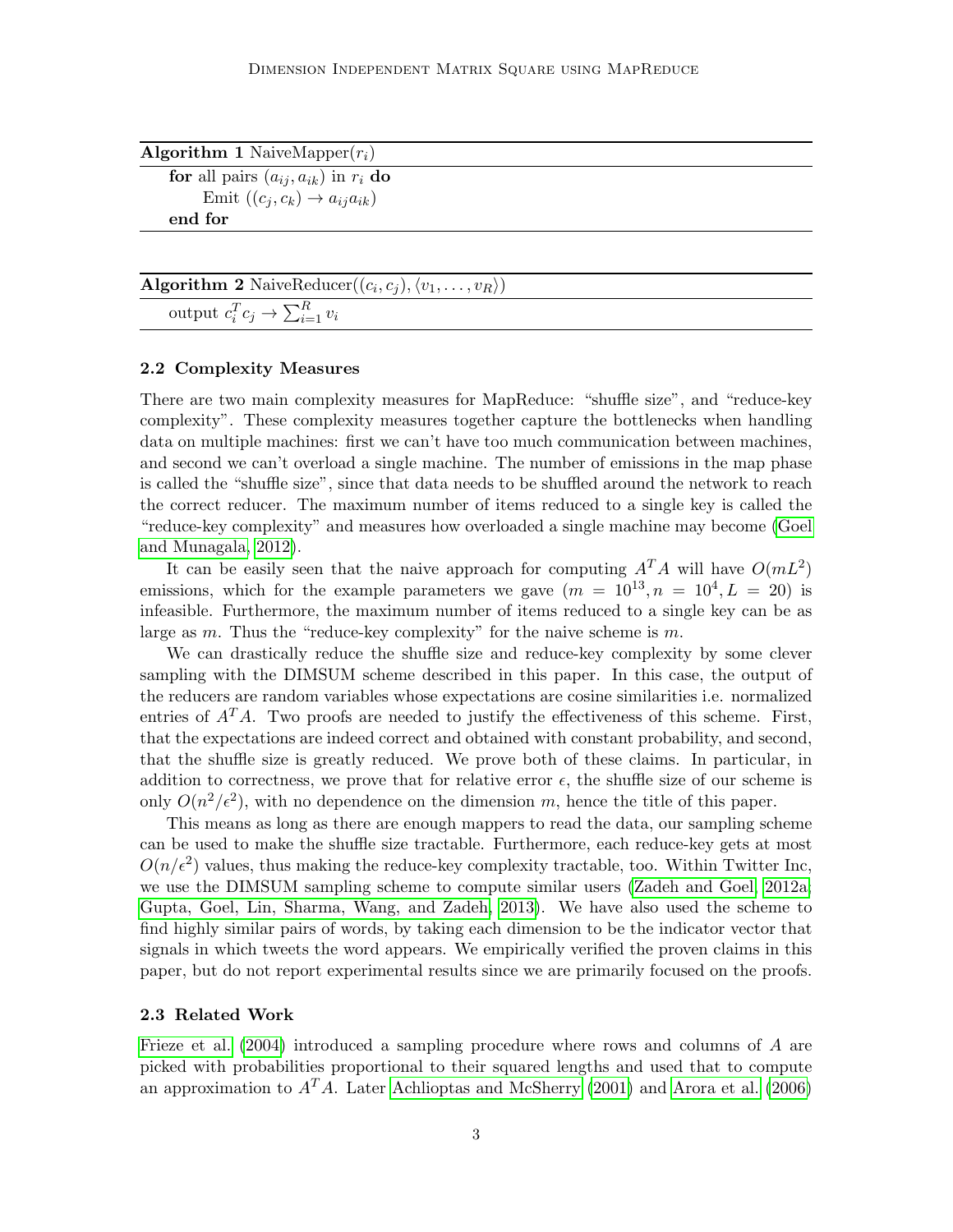improved the sampling procedure. To implement these approximations to  $A<sup>T</sup>A$  on MapReduce one would need a shuffle size dependent on  $m$  or overload a single machine. We improve this to be independent of  $m$  both in shuffle size and reduce-key complexity.

Later on [Deshpande and Vempala](#page-13-10) [\(2006\)](#page-13-10) found an adaptive sampling scheme to improve the scheme of [Frieze et al.](#page-14-0) [\(2004\)](#page-14-0). Since the scheme is adaptive, it would require too much communication between machines holding A. In particular a MapReduce implementation would still have shuffle size dependent on  $m$ , and require many (more than 1) iterations.

There has been some effort to reduce the number of passes required through the matrix A using little memory, in the streaming model [\(Clarkson and Woodruff, 2009\)](#page-13-11). The question was posed by [Muthukrishnan](#page-14-11) [\(2005\)](#page-14-11) to determine in the streaming model various linear algebraic quantities. The problem was posed again by [Sarlos](#page-14-12) [\(2006\)](#page-14-12) who asked about the time and space required for an algorithm not using too many passes. The streaming model is a good one if all the data can be streamed through a single machine, but with  $m$  so large, it is not possible to stream A through a single machine. Splitting the work of reading  $A$ across many mappers is the job of the MapReduce implementation and one of its major advantages [\(Dean and Ghemawat, 2008\)](#page-13-7).

There has been recent work specifically targeted at computing the SVD on MapReduce [\(Benson et al., 2013\)](#page-13-12) in a stable manner via  $QR$  factorizations and bypassing  $A<sup>T</sup>A$ , with shuffle size and reduce-key complexity both dependent on  $m$ .

In addition to computing entries of  $A<sup>T</sup>A$ , our sampling scheme can be used to implement many similarity measures. We can use the scheme to efficiently compute four similarity measures: Cosine, Dice, Overlap, and the Jaccard similarity measures, with details and experiments given in [Zadeh and Goel](#page-14-13) [\(2012b\)](#page-14-13); [Gupta et al.](#page-14-10) [\(2013\)](#page-14-10), whereas this paper is more focused on matrix computations and an open-source implementation.

## 3. Algorithm

Our algorithm to compute  $A<sup>T</sup>A$  efficiently is given below in Algorithms [3](#page-3-0) and [4.](#page-3-1)

<span id="page-3-0"></span>

| Algorithm 3 DIMSUMMapper $(r_i)$                                 |                                                       |
|------------------------------------------------------------------|-------------------------------------------------------|
| for all pairs $(a_{ij}, a_{ik})$ in $r_i$ do<br>With probability |                                                       |
|                                                                  | $\min\left(1, \gamma \frac{1}{  c_j    c_k  }\right)$ |
| emit $((c_i, c_k) \rightarrow a_{ij}a_{ik})$                     |                                                       |
| end for                                                          |                                                       |

<span id="page-3-1"></span>

| Algorithm 4 DIMSUMReducer $((c_i, c_j), \langle v_1, \ldots, v_R \rangle)$ |  |
|----------------------------------------------------------------------------|--|
|----------------------------------------------------------------------------|--|

 $\overline{\text{if } \frac{\gamma}{||c_i||||c_j||}}>1 \text{ then}$ output  $b_{ij} \rightarrow \frac{1}{||c_i|| ||c_j||} \sum_{i=1}^R v_i$ else output  $b_{ij} \rightarrow \frac{1}{\gamma} \sum_{i=1}^{R} v_i$ end if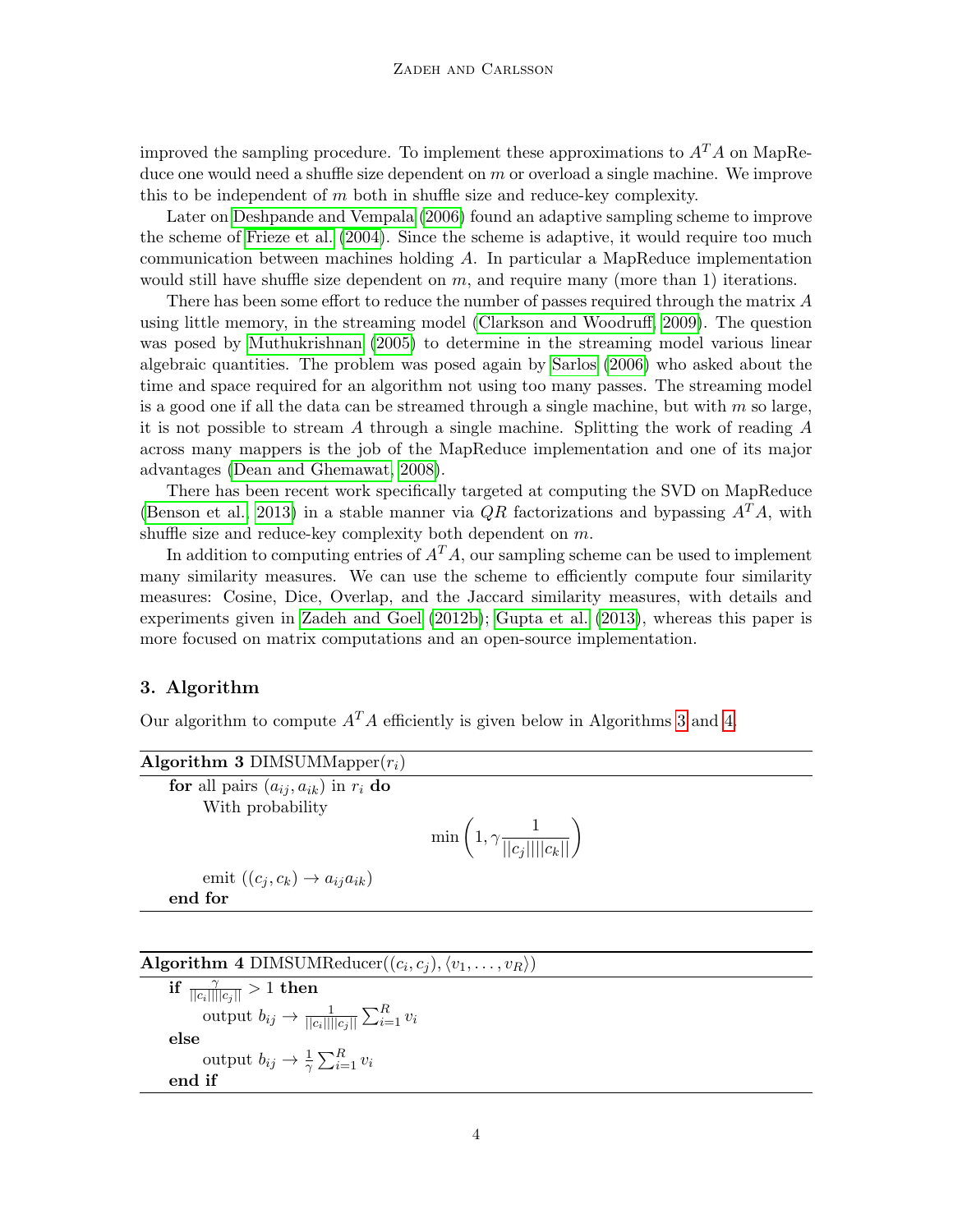It is important to observe what happens if the output 'probability' is greater than 1. We certainly Emit, but when the output probability is greater than 1, care must be taken while reducing to scale by the correct factor, since it won't be correct to divide by  $\gamma$ , which is the usual case when the output probability is less than 1. Instead, the sum in Algorithm [4](#page-3-1) obtains the dot product, because for the pairs where the output probability is greater than 1, DIMSUMMapper effectively always emits. We do not repeat this point later in the paper, nonetheless it is an important one which arises during implementation.

#### 4. Correctness

Before we move onto the correctness of the algorithm, we must state Latala's Theorem [\(Latala, 2005\)](#page-14-7). This theorem talks about a general model of random matrices whose entries are independent centered random variables with some general distribution (not necessarily normal). The largest singular value (the spectral norm) can be estimated by Latala's theorem for general random matrices with non-identically distributed entries:

<span id="page-4-1"></span>**Theorem 1** [\(Latala, 2005\)](#page-14-7). Let X be a random matrix whose entries  $x_{ij}$  are independent centered random variables with finite fourth moment. Denoting  $||X||_2$  as the matrix spectral norm, we have

$$
\mathbb{E} \left\|X\right\|_2 \leq C \left[\max_i \left(\sum_j \mathbb{E} x_{ij}^2\right)^{1/2} + \max_j \left(\sum_i \mathbb{E} x_{ij}^2\right)^{1/2} + \left(\sum_{i,j} \mathbb{E} x_{ij}^4\right)^{1/4}\right].
$$

We analyze the second and fourth central moments of the entries of the estimate for  $A<sup>T</sup>A$ , and show that by Latala's theorem, the singular values are preserved with constant probability. Let the matrix output by the DIMSUM algorithm be called B with entries  $b_{ij}$ . Notice that this is an  $n \times n$  matrix of cosine similarities between columns of A. Define a diagonal matrix D with  $d_{ii} = ||c_i||$ . Then we can undo the cosine similarity normalization to obtain an estimate for  $A<sup>T</sup>A$  by using *DBD*. This effectively uses the cosine similarities between columns of A as an importance sampling scheme. We have the following theorem:

<span id="page-4-0"></span>**Theorem 2** Let A be an  $m \times n$  matrix with  $m > n$ . If  $\gamma = \Omega(n/\epsilon^2)$  and D a diagonal matrix with entries  $d_{ii} = ||c_i||$ , then the matrix B output by DIMSUM (Algorithms [3](#page-3-0) and [4\)](#page-3-1) satisfies,

$$
\frac{||DBD - A^T A||_2}{||A^T A||_2} \le \epsilon
$$

with probability at least 1/2.

#### Proof

We define the indicator variable  $X_{ijk}$  to take value  $a_{ki}a_{kj}$  with probability  $p_{ij} = \gamma \frac{1}{\|G_i\| \|}$  $||c_i|| ||c_j||$ on the k'th call to DIMSUMMapper, and zero with probability  $1 - p_{ij}$ .

$$
X_{ijk} = \begin{cases} a_{kj}a_{kj} & \text{with prob. } p_{ij} \\ 0 & \text{with prob. } 1 - p_{ij} \end{cases}
$$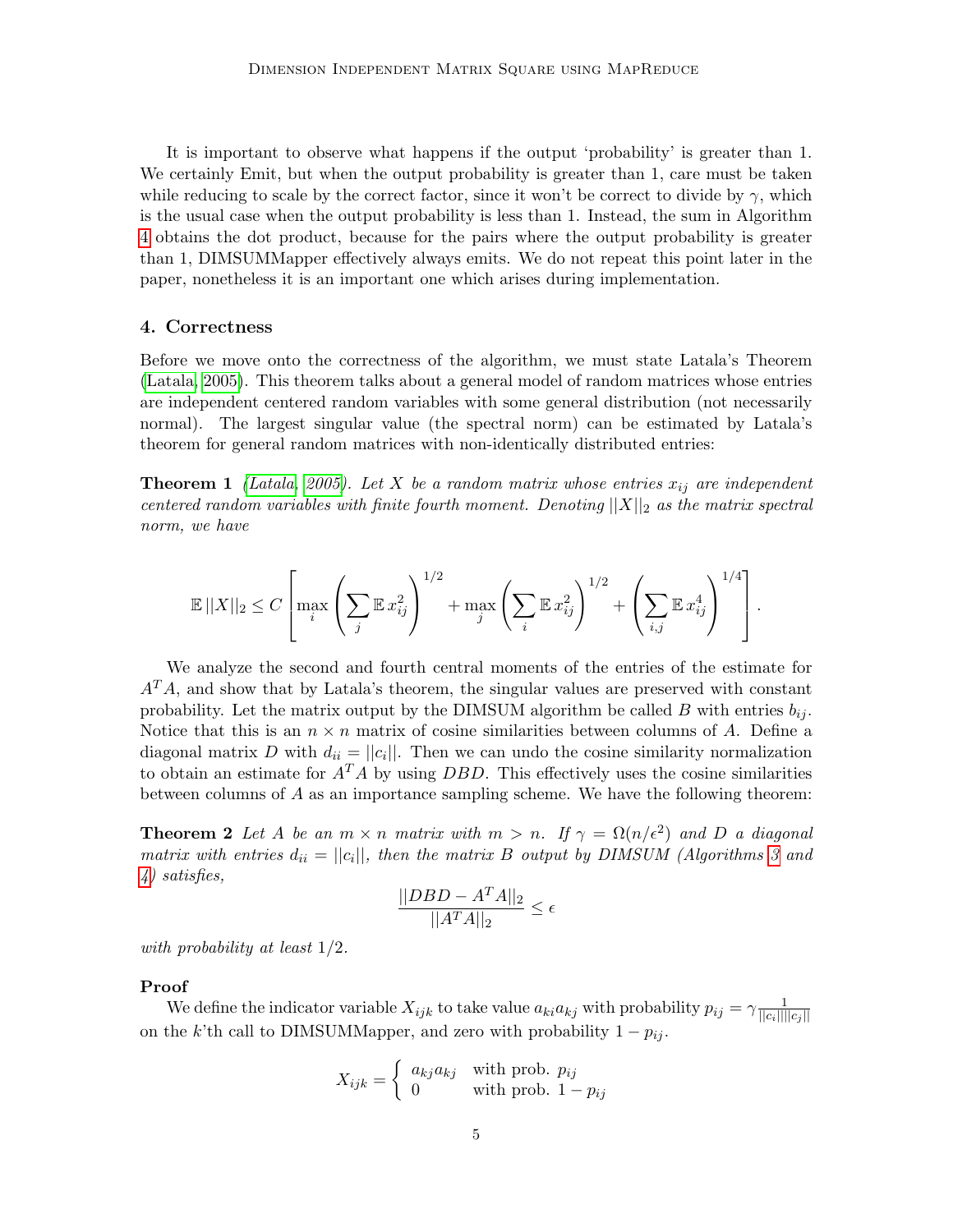Then we can write the entries of  $B$  as

$$
b_{ij} = \frac{1}{\gamma} \sum_{k=1}^{m} X_{ijk}
$$

Since we give relative error bounds and singular values scale trivially, we can assume A has all entries in [0, 1]. i.e. any scaling of the input matrix will have the same relative error guarantee. This assumption will be useful because we first prove an absolute error bound, then use that to prove a relative error bound. It should be clear from the definitions that in expectation

$$
E[B] = D^{-1}A^T A D^{-1} \text{ and } E[DBD] = A^T A
$$

With these definitions, we now move onto bounding  $\mathbb{E}[||B - D^{-1}A^{T}AD^{-1}||]$ . With the goal of invoking Latala's theorem, we analyze  $\mathbb{E}[(b_{ij} - Eb_{ij})^2]$  and  $\mathbb{E}[(b_{ij} - Eb_{ij})^4]$ .

Now define  $\#(i, j)$  as the number of dimensions in which  $c_i$  and  $c_j$  are both nonzero, i.e. the number of k for which  $a_{ki}a_{kj}$  is nonzero, and further define  $i \cap j$  as the set of indices for which  $a_{ki}a_{kj}$  is nonzero.

Clearly,  $\mathbb{E}[(b_{ij} - Eb_{ij})^2]$  is the variance of  $b_{ij}$ , which is the sum of  $\#(i, j)$  weighted indicator random variables. Thus we have

$$
\mathbb{E}[(b_{ij} - Eb_{ij})^2] = \text{Var}[b_{ij}] = \frac{1}{\gamma^2} \sum_{k \in i \cap j} \text{Var}[X_{ijk}]
$$

$$
= \frac{1}{\gamma^2} \sum_{k \in i \cap j} a_{ki}^2 a_{kj}^2 p_{ij} (1 - p_{ij})
$$

$$
\leq \frac{1}{\gamma^2} \sum_{k \in i \cap j} a_{ki}^2 a_{kj}^2 p_{ij}
$$

$$
= \frac{1}{\gamma^2} \sum_{k \in i \cap j} a_{ki}^2 a_{kj}^2 \gamma \frac{1}{||c_i|| ||c_j||}
$$

Now by the Arithmetic-Mean Geometric-Mean inequality,

$$
\leq \frac{1}{2\gamma^2} \sum_{k \in i \cap j} a_{ki}^2 a_{kj}^2 \gamma \left( \frac{1}{||c_i||^2} + \frac{1}{||c_j||^2} \right)
$$
  

$$
= \frac{1}{2\gamma} \sum_{k \in i \cap j} a_{ki}^2 a_{kj}^2 \left( \frac{1}{||c_i||^2} + \frac{1}{||c_j||^2} \right)
$$
  

$$
\leq \frac{1}{\gamma} \sum_{k \in i \cap j} a_{ki}^2 a_{kj}^2 \left( \frac{1}{||c_j||^2} \right)
$$
  

$$
\leq \frac{1}{\gamma} \sum_{k \in i \cap j} \frac{a_{kj}^2}{||c_j||^2} \leq \frac{1}{\gamma}
$$

Thus we have  $E[(b_{ij} - Eb_{ij})^2] \leq \frac{1}{\gamma}$  $\frac{1}{\gamma}$ . It remains to bound the fourth central moment of  $b_{ij}$ . We use a counting trick to achieve this bound: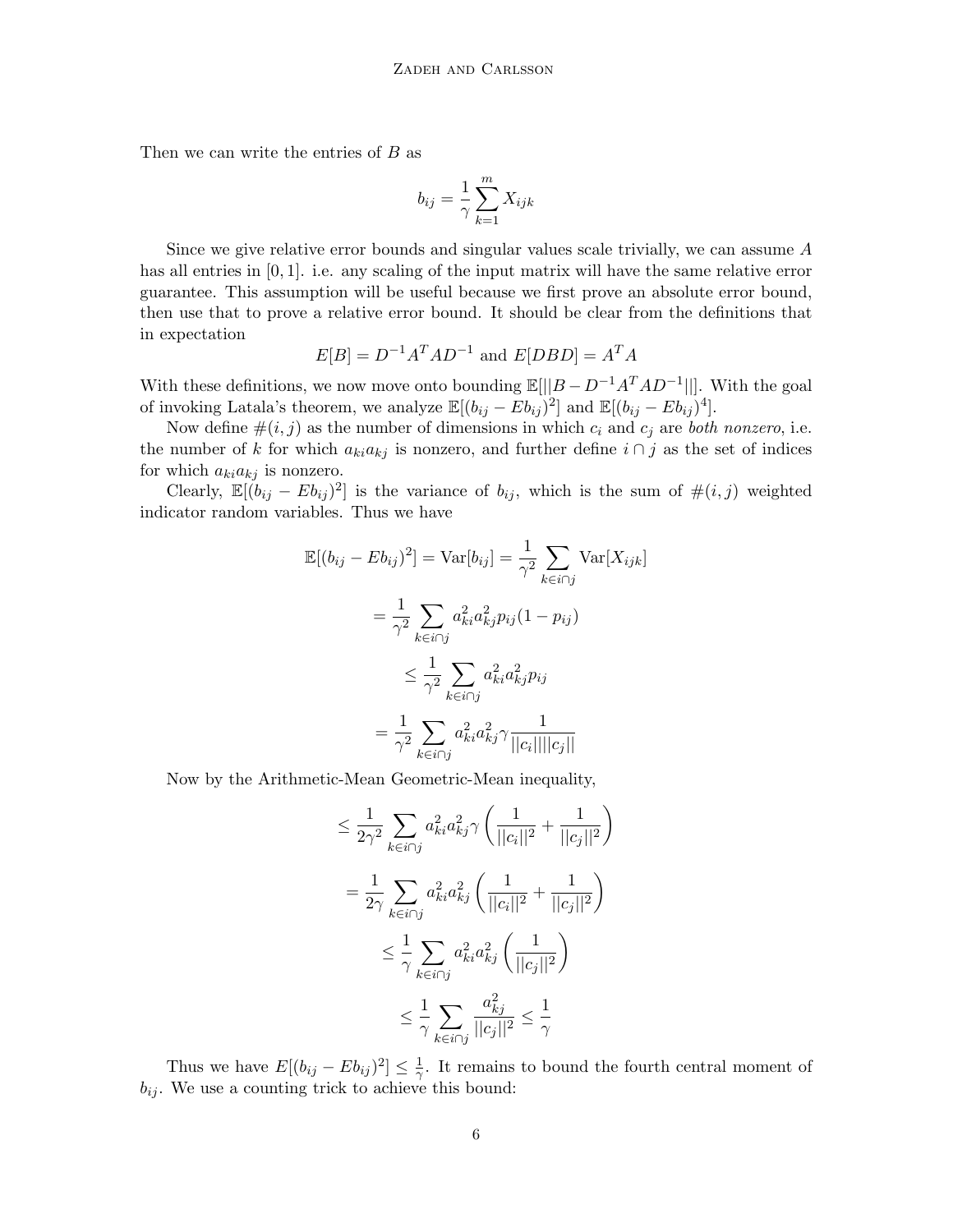$$
\mathbb{E}[(b_{ij} - Eb_{ij})^4] = \frac{1}{\gamma^4} \mathbb{E}\left[\left(\sum_{k \in i \cap j} X_{ijk} - a_{ki}a_{kj}p_{ij}\right)^4\right]
$$
  
\n
$$
= \frac{1}{\gamma^4} \mathbb{E}\left[\sum_{q,r,s,t \in i \cap j} (X_{ijq} - a_{qi}a_{qj}p_{ij})(X_{ijr} - a_{ri}a_{rj}p_{ij})(X_{ijs} - a_{si}a_{sj}p_{ij})(X_{ijt} - a_{ti}a_{tj}p_{ij})\right]
$$
  
\n
$$
= \frac{1}{\gamma^4} \sum_{q,r,s,t \in i \cap j} \mathbb{E}[(X_{ijq} - a_{qi}a_{qj}p_{ij})(X_{ijr} - a_{ri}a_{rj}p_{ij})(X_{ijs} - a_{si}a_{sj}p_{ij})(X_{ijt} - a_{ti}a_{tj}p_{ij})]
$$

which effectively turns this into a counting problem. The terms in the sum on the last expression are 0 unless either  $q = r = s = t$ , which happens  $\#(i, j)$  times, or there are two pairs of matching indices, which happens  $\binom{\#(i,j)}{2}\binom{4}{2}$  times. Continuing, this gives us

$$
= \frac{1}{\gamma^4} \sum_{k \in i \cap j} \mathbb{E}[(X_{ijk} - a_{ki}a_{kj}p_{ij})^4] + \frac{1}{\gamma^4} \sum_{q,r \in i \cap j} \text{Var}[X_{ijq}]\text{Var}[X_{ijr}]
$$
  
\n
$$
= \frac{1}{\gamma^4} \sum_{k \in i \cap j} a_{ki}^4 a_{kj}^4 [p_{ij}^4 (1 - p_{ij}) + (1 - p_{ij})^4 p_{ij}]
$$
  
\n
$$
+ \frac{1}{\gamma^4} \sum_{q,r \in i \cap j} a_{qi}^2 a_{qj}^2 p_{ij} (1 - p_{ij}) a_{ri}^2 a_{rj}^2 p_{ij} (1 - p_{ij})
$$
  
\n
$$
\leq \frac{1}{\gamma^4} \sum_{k \in i \cap j} a_{ki}^4 a_{kj}^4 p_{ij} + \frac{1}{\gamma^4} \sum_{q,r \in i \cap j} a_{qi}^2 a_{qi}^2 a_{ri}^2 a_{rj}^2 p_{ij}^2
$$
  
\n
$$
= \frac{1}{\gamma^3} \frac{1}{||c_i|| ||c_j||} \sum_{k \in i \cap j} a_{ki}^4 a_{kj}^4 + \frac{1}{\gamma^2} \frac{1}{||c_i||^2 ||c_j||^2} \sum_{q,r \in i \cap j} a_{qi}^2 a_{qi}^2 a_{qi}^2 a_{ri}^2 a_{rj}^2
$$

by the Arithmetic-Mean Geometric-Mean inequality,

$$
\leq \frac{1}{2\gamma^3} \left( \frac{1}{||c_i||^2} + \frac{1}{||c_j||^2} \right) \sum_{k \in i \cap j} a_{ki}^4 a_{kj}^4 + \frac{1}{\gamma^2} \frac{1}{||c_i||^2 ||c_j||^2} \sum_{q, r \in i \cap j} a_{qi}^2 a_{qj}^2 a_{ri}^2 a_{rj}^2
$$

and since entries  $a_{ij} \in [0, 1],$ 

$$
\leq \frac{1}{2\gamma^3} \left( \frac{1}{||c_i||^2} + \frac{1}{||c_j||^2} \right) \sum_{k \in i \cap j} a_{ki}^2 a_{kj}^2 + \frac{1}{\gamma^2} \frac{1}{||c_i||^2 ||c_j||^2} \sum_{q, r \in i \cap j} a_{qi}^2 a_{rj}^2
$$
  

$$
\leq \frac{1}{\gamma^3} \frac{1}{||c_i||^2} \sum_{k \in i \cap j} a_{ki}^2 + \frac{1}{\gamma^2} \frac{1}{||c_i||^2 ||c_j||^2} \sum_{q, r \in i \cap j} a_{qi}^2 a_{rj}^2
$$
  

$$
\leq \frac{1}{\gamma^3} + \frac{1}{\gamma^2}
$$

for  $\gamma \geq 1$ ,

$$
\frac{1}{\sqrt{2}}
$$

 $\leq \frac{2}{a}$  $\gamma^2$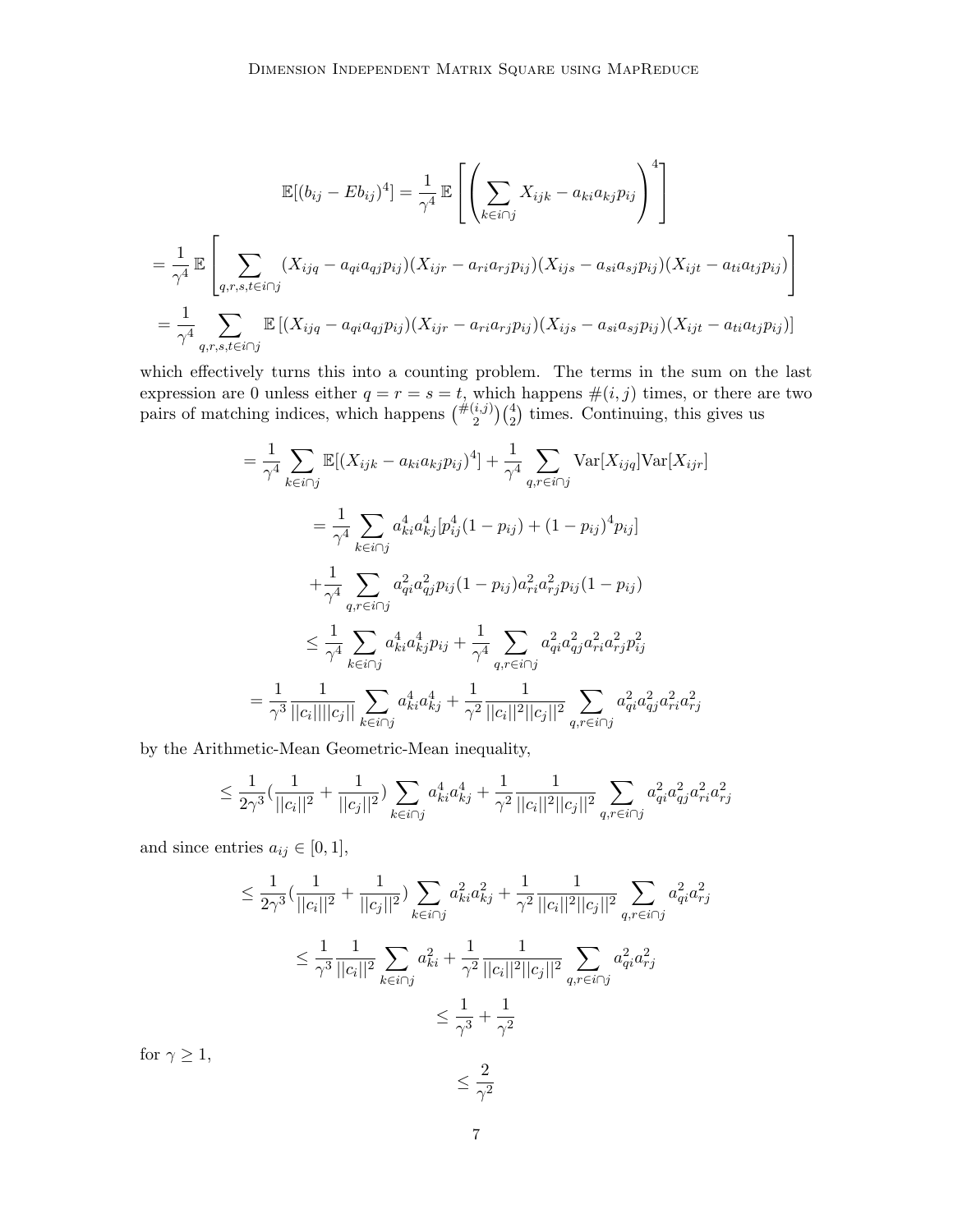Thus we have that  $\mathbb{E}[(b_{ij} - Eb_{ij})^4] \leq \frac{2}{\gamma^2}$  $\frac{2}{\gamma^2}$ , and from the above we have  $\mathbb{E}[(b_{ij} - Eb_{ij})^2] \leq$ 1 <sup>1</sup>/<sub>7</sub>. Plugging these into Theorem [1,](#page-4-1) we can bound the *absolute error* between B and  $D^{-1}A^TAD^{-1},$ 

$$
\mathbb{E}[||B - D^{-1}A^{T}AD^{-1}||] \leq C_{0}[\max_{i} \left( \sum_{j} \mathbb{E}[(b_{ij} - Eb_{ij})^{2}] \right)^{1/2} \n+ \max_{j} \left( \sum_{i} \mathbb{E}[(b_{ij} - Eb_{ij})^{2}] \right)^{1/2} + \left( \sum_{i,j} \mathbb{E}[(b_{ij} - Eb_{ij})^{4}] \right)^{1/4} \n\leq C_{0} \left[ \left( \frac{n}{\gamma} \right)^{1/2} + \left( \frac{n}{\gamma} \right)^{1/2} + \left( \frac{2n^{2}}{\gamma^{2}} \right)^{1/4} \right] \n\leq C_{1} \left( \frac{n}{\gamma} \right)^{1/2}
$$

where  $C_0$  and  $C_1$  are absolute constants. Thus we have that

$$
\mathbb{E}[||B - D^{-1}A^T A D^{-1}||] \le C_1 \left(\frac{n}{\gamma}\right)^{1/2}
$$

Setting  $\gamma = 4C_1^2 \frac{n}{\epsilon^2}$  $\frac{n}{\epsilon^2}$ , gives

$$
E[||B - D^{-1}A^{T}AD^{-1}||] \le \epsilon/2
$$

Thus by the Markov inequality we have with probability at least 1/2,

$$
||B - D^{-1}A^T A D^{-1}|| \le \epsilon
$$

Which gives us an absolute error bound between B and  $D^{-1}A^TAD^{-1}$ . It remains to get a relative error bound between  $DBD$  and  $A<sup>T</sup>A$ ,

$$
\frac{||DBD - A^T A||}{||A^T A||} = \frac{||D(B - D^{-1}A^T A D^{-1})D||}{||A^T A||}
$$

by the submultiplicative property of the spectral norm,

$$
\leq \frac{||D||^2||B - D^{-1}A^TAD^{-1}||}{||A^TA||}
$$

Now since  $D$  is a diagonal matrix with positive entries, its spectral norm is its largest entry, i.e. the largest column magnitude, call it  $c_*,$ 

$$
\leq \frac{c_*^2 ||B-D^{-1}A^TAD^{-1}||}{||A^TA||}
$$

Now we use another property of the spectral norm to lowerbound  $||A<sup>T</sup>A||$ ,

$$
||A^T A|| = \max_{x,y \in \mathbb{R}^n} \frac{x^T A^T A y}{||x|| ||y||}
$$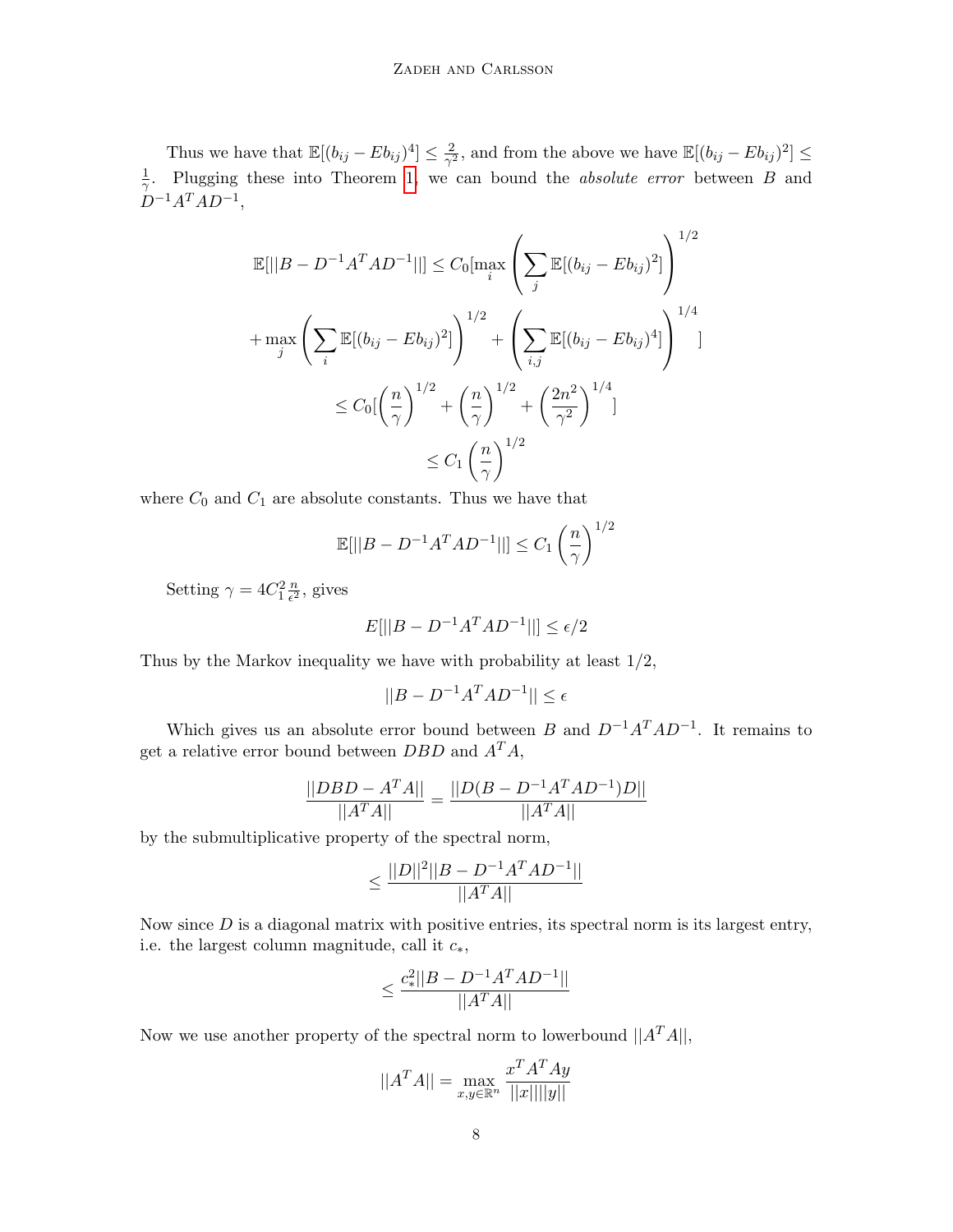Setting x, y to be indicator vectors to pick out the *i*'th diagonal entry of  $A<sup>T</sup>A$ , we have that  $||A^T A|| \geq c_*^2$  since  $c_*^2$  is some entry in the diagonal of  $A^T A$ . In addition to allowing us to bound the fourth central moment, this is yet another reason why we picked the sampling probabilities in Algorithm [3.](#page-3-0) Finally, continuing from above armed with this lower bound,

$$
\frac{||DBD - A^{T}A||}{||A^{T}A||} \leq \frac{c_*^2 ||B - D^{-1}A^{T}AD^{-1}||}{||A^{T}A||}
$$

$$
\leq \frac{c_*^2 \epsilon}{||A^{T}A||}
$$

$$
\leq \frac{c_*^2 \epsilon}{c_*^2}
$$

$$
= \epsilon
$$

with probability at least  $1/2$ .

Although we had to set  $\gamma = \Omega(n/\epsilon^2)$  to estimate the singular values, if instead of the singular values we are interested in individual entries of  $A<sup>T</sup>A$  that are large, we can get away setting  $\gamma$  significantly smaller, and thus reducing shuffle size. In particular if two columns have high cosine similarity, we can estimate the corresponding entry in  $A<sup>T</sup>A$  with much less computation. Here we define cosine similarity as the normalized dot product

П

$$
\cos(c_i, c_j) = \frac{c_i^T c_j}{||c_i|| ||c_j||}
$$

<span id="page-8-0"></span>**Theorem 3** Let A be an  $m \times n$  matrix with entries in [0,1]. For any two columns  $c_i$  and  $c_j$  having  $\cos(c_i, c_j) \geq \epsilon$ , let B be the output of DIMSUM with entries  $b_{ij} = \frac{1}{\gamma}$  $\frac{1}{\gamma} \sum_{k=1}^{m} X_{ijk}$ with  $X_{ijk}$  as defined in Theorem [2.](#page-4-0) Now if  $\gamma \geq \alpha/\epsilon$ , then we have,

$$
\Pr\left[||c_i||||c_j||b_{ij} > (1+\delta)[A^T A]_{ij}\right] \le \left(\frac{e^{\delta}}{(1+\delta)^{(1+\delta)}}\right)^{\alpha}
$$

and

$$
Pr\left[||c_i|| ||c_j|| |b_{i,j} < (1 - \delta)[A^T A]_{ij}\right] < \exp(-\alpha \delta^2 / 2)
$$

**Proof** We use  $||c_i|| ||c_j|| b_{i,j}$  as the estimator for  $[A^T A]_{ij}$ . Note that

$$
\mu_{ij} = \mathbb{E}[\sum_{k=1}^{m} X_{ijk}] = \gamma \frac{c_i^T c_j}{||c_i|| ||c_j||} = \gamma \cos(x, y) \ge \alpha
$$

Thus by the multiplicative form of the Chernoff bound,

$$
\Pr\left[||c_i||||c_j||b_{ij} > (1+\delta)[A^T A]_{ij}\right] = \Pr\left[\gamma \frac{||c_i||||c_j||}{||c_i||||c_j||}b_{ij} > \gamma (1+\delta) \frac{[A^T A]_{ij}}{||c_i||||c_j||}\right]
$$
\n
$$
= \Pr\left[\sum_{k=1}^m X_{ijk} > (1+\delta) \mathbb{E}[\sum_{k=1}^m X_{ijk}]\right] \le \left(\frac{e^{\delta}}{(1+\delta)^{(1+\delta)}}\right)^{\alpha}
$$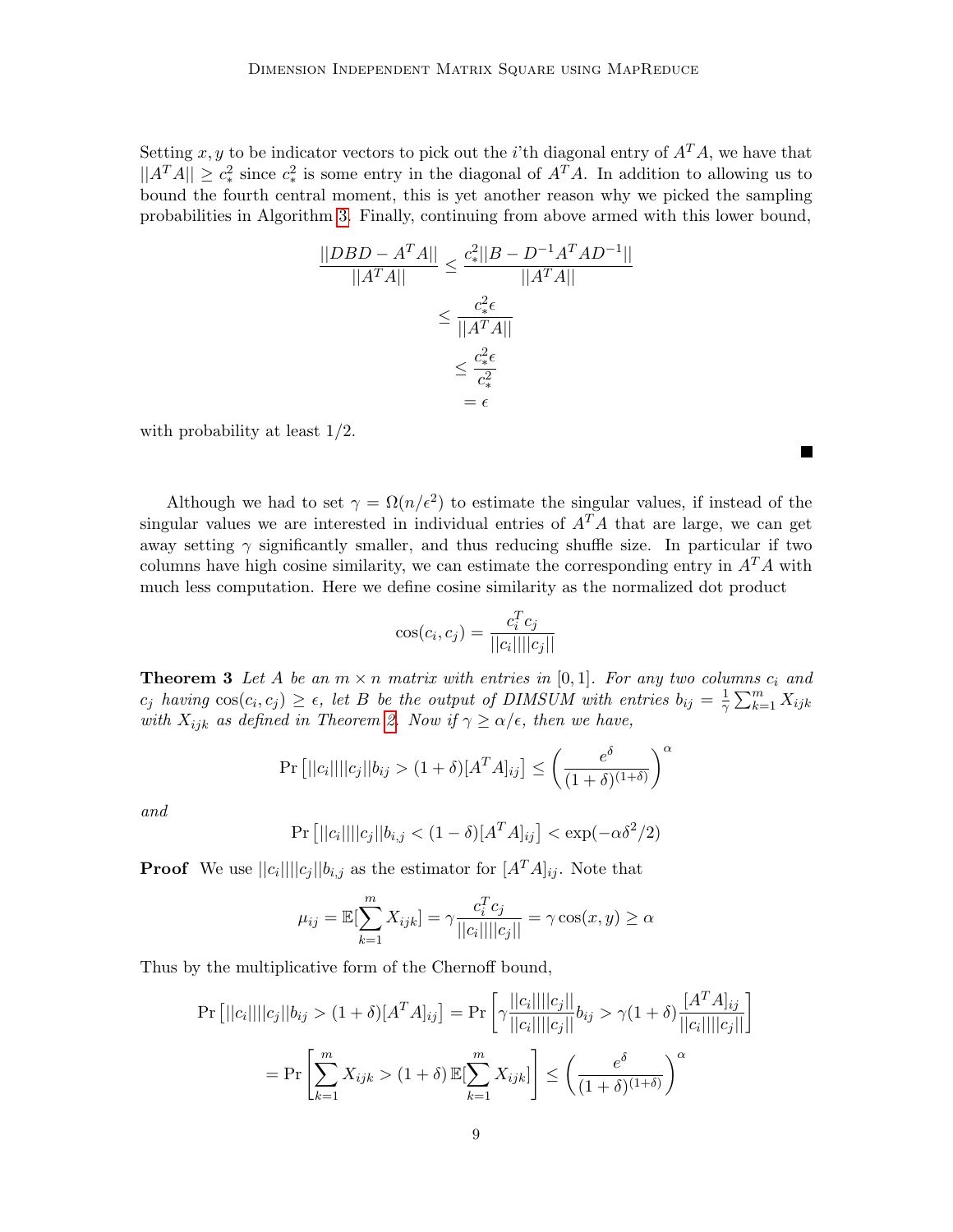Similarly, by the other side of the multiplicative Chernoff bound, we have

$$
\Pr\left[||c_i|| ||c_j|| b_{ij} < (1+\delta)[A^T A]_{ij}\right] = \Pr\left[\gamma \frac{||c_i|| ||c_j||}{||c_i|| ||c_j||} b_{ij} < \gamma (1+\delta) \frac{[A^T A]_{ij}}{||c_i|| ||c_j||}\right]
$$
\n
$$
= \Pr\left[\sum_{k=1}^m X_{ijk} < (1+\delta) \mathbb{E}[\sum_{k=1}^m X_{ijk}] \right]
$$
\n
$$
< \exp(-\mu_{ij}\delta^2/2) \le \exp(-\alpha \delta^2/2)
$$

 $\blacksquare$ 

## 5. Shuffle Size

Define  $H$  as the smallest nonzero entry of  $A$  in magnitude, after the entries of  $A$  have been scaled to be in [0,1]. For example when A has entries in  $\{0, 1\}$ , we have  $H = 1$ .

**Theorem 4** Let A be an  $m \times n$  sparse matrix with at most L nonzeros per row. The expected shuffle size for DIMSUMMapper is  $O(nL\gamma/H^2)$ .

### Proof

Define  $\#(c_i, c_j)$  as the number of dimensions in which  $c_i$  and  $c_j$  are both nonzero, i.e. number of k for which  $a_{ki}a_{kj}$  is nonzero.

The expected contribution from each pair of columns will constitute the shuffle size:

$$
\sum_{i=1}^{n} \sum_{j=i+1}^{n} \sum_{k=1}^{\#(c_i, c_j)} \Pr[\text{DIMSUMMapper}(c_i, c_j)]
$$
  
= 
$$
\sum_{i=1}^{n} \sum_{j=i+1}^{n} \#(c_i, c_j) \Pr[\text{DIMSUMMapper}(c_i, c_j)]
$$
  
= 
$$
\sum_{i=1}^{n} \sum_{j=i+1}^{n} \gamma \frac{\#(c_i, c_j)}{||c_i|| ||c_j||}
$$

By the Arithmetic-Mean Geometric-Mean inequality,

$$
\leq \frac{\gamma}{2} \sum_{i=1}^{n} \sum_{j=i+1}^{n} \#(c_i, c_j) \left(\frac{1}{||c_i||^2} + \frac{1}{||c_j||^2}\right)
$$
  

$$
\leq \gamma \sum_{i=1}^{n} \frac{1}{||c_i||^2} \sum_{j=1}^{n} \#(c_i, c_j)
$$
  

$$
\leq \gamma \sum_{i=1}^{n} \frac{1}{||c_i||^2} L||c_i||^2 / H^2 = \gamma L n / H^2
$$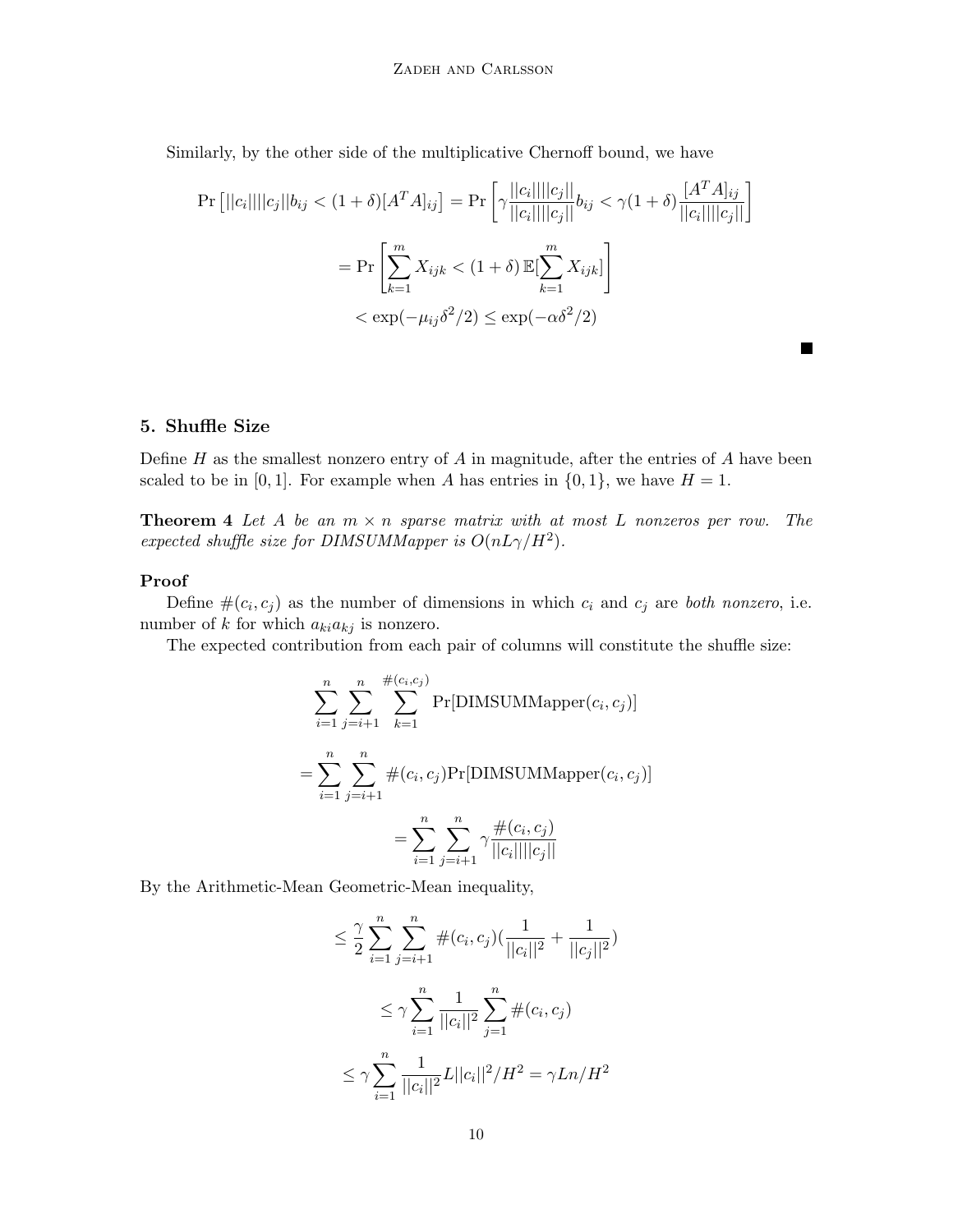The first inequality holds because of the Arithmetic-Mean Geometric-Mean inequality applied to  $\{1/||c_i||, 1/||c_j||\}$ . The last inequality holds because  $c_i$  can co-occur with at most  $||c_i||^2L/H^2$  other columns. It is easy to see via Chernoff bounds that the above shuffle size is obtained with high probability.

**Theorem 5** Let A be an  $m \times n$  sparse matrix A with at most L nonzeros per row. The shuffle size for any algorithm computing those entries of  $A<sup>T</sup>A$  for which  $cos(i, j) > \epsilon$  is at least  $\Omega(nL)$ .

#### Proof

To see the lowerbound, we construct a dataset consisting of  $n/L$  distinct rows of length  $L$ , furthermore each row is duplicated  $L$  times. To construct this dataset, consider grouping the columns into  $n/L$  groups, each group containing L columns. A row is associated with every group, consisting of all the columns in the group. This row is then repeated  $L$  times. In each group, it is trivial to check that all pairs of columns have cosine similarity exactly 1. There are  $\binom{L}{2}$  pairs for each group and there are  $n/L$  groups, making for a total of  $(n/L)\binom{L}{2} = \Omega(nL)$  pairs with similarity 1, and thus also at least  $\epsilon$ . Since any algorithm that purports to accurately calculate highly-similar pairs must at least output them, and there are  $\Omega(nL)$  such pairs, we have the lower bound.

**Theorem 6** Let A be an  $m \times n$  matrix with non-negative entries. The expected number of values mapped to a single key by DIMSUMMapper is at most  $\gamma/H^2$ .

**Proof** Note that the output of DIMSUMReducer is a number between 0 and 1. Since this is obtained by normalizing the sum of all values reduced to the key by at most  $\gamma$ , and all summands are at least  $H^2$ , we get that the number of summands is at most  $\gamma/H^2$ .

### 6. Reducing Computation

In DIMSUMMapper, it is required to generate  $L_2$  random numbers for each row, which doesn't cause communication between machines, but does require computation. We can reduce this computation by moving the random number generation as in Algorithm [5,](#page-11-0) which uses the summation reducer. However, in Algorithm [5](#page-11-0) it is no longer true that the  $b_{ij}$ are pairwise independent, and thus an analog of Theorem [2](#page-4-0) does not hold for Algorithm [5.](#page-11-0) However, Theorem [3](#page-8-0) does hold, as it does not require the  $b_{ij}$  to be be pairwise independent, and so when cosine similarities are sought, this is a useful modification.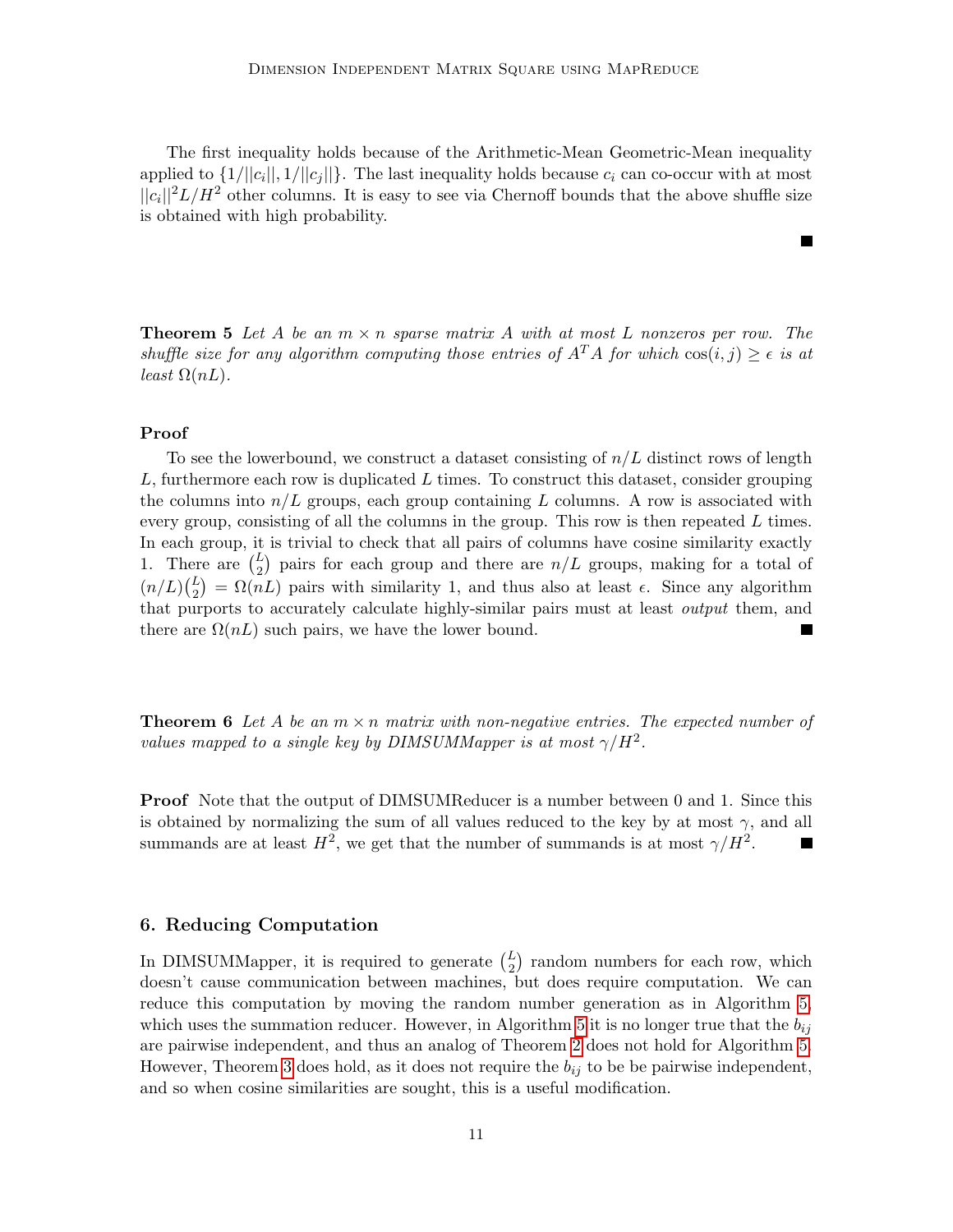<span id="page-11-0"></span>

| <b>Algorithm 5</b> LeanDIMSUMMapper $(r_i)$                                                                      |
|------------------------------------------------------------------------------------------------------------------|
| for all $a_{ij}$ in $r_i$ do                                                                                     |
| With probability min $\left(1, \frac{\sqrt{\gamma}}{\vert\vert c_j \vert\vert}\right)$                           |
| for all $a_{ik}$ in $r_i$ do                                                                                     |
| With probability min $\left(1, \frac{\sqrt{\gamma}}{\ c_k\ }\right)$                                             |
| emit $(b_{jk} \rightarrow \frac{a_{ij}^{\lambda}a_{ik}}{\min(\sqrt{\gamma},  c_j  )\min(\sqrt{\gamma},  c_k  )}$ |
| end for                                                                                                          |
| end for                                                                                                          |

## 7. Experiments and Open Source Code

We run DIMSUM daily on a production-scale ads dataset at Twitter [\(Bosagh Zadeh, 2014\)](#page-13-13). Upon replacing the traditional cosine similarity computation in late June 2014, we observed 40% improvement in several performance measures, plotted in Figure [1.](#page-11-1) The y-axis ranges from 0 to hundred of terabytes, where the exact amount is kept confidential.

<span id="page-11-1"></span>Figure 1: DIMSUM turned on in late June. The y-axis ranges from 0 bytes to hundreds of terabytes.



We have contributed an implementation of DIMSUM to two open source projects: Scalding and Spark [\(Zaharia et al., 2010\)](#page-14-14). The Spark implementation is widely distributed by many commercial vendors that package Spark with their industrial cluster installations.

- Spark github pull-request: <https://github.com/apache/spark/pull/1778>
- Scalding github pull-request: <https://github.com/twitter/scalding/pull/833>

## 8. Conclusions and Future Directions

We presented the DIMSUM algorithm to compute  $A<sup>T</sup>A$  for an  $m \times n$  matrix A with  $m > n$ . All of our results are provably independent of the dimension  $m$ , meaning that apart from the initial cost of trivially reading in the data, all subsequent operations are independent of the dimension, the dimension can thus be very large.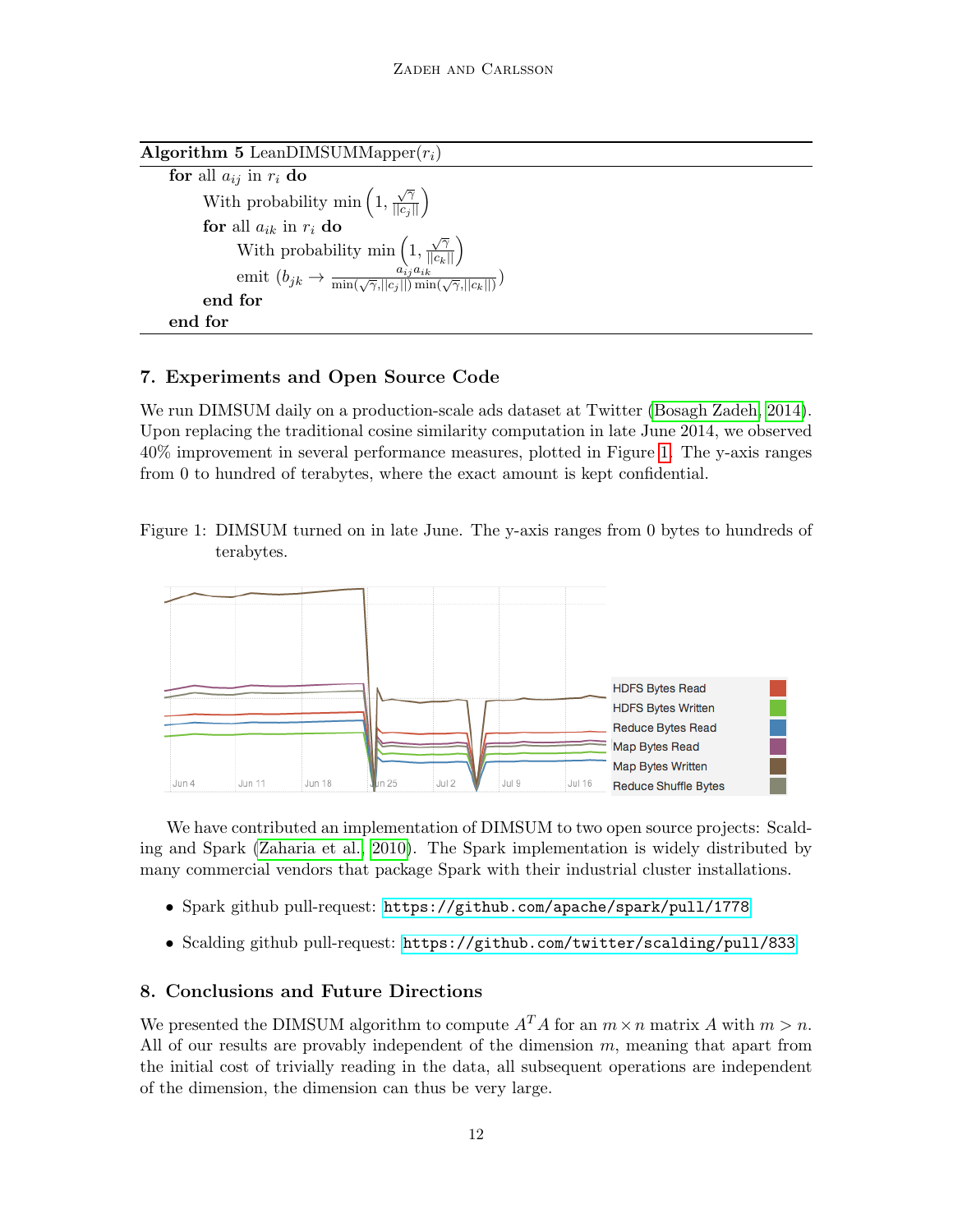Although we used  $A<sup>T</sup>A$  in the context of computing singular values, there are likely other linear algebraic quantities that can benefit from having a provably efficient and accurate MapReduce implementation of  $A<sup>T</sup>A$ . For example if one wishes to use the estimate for  $A<sup>T</sup>A$ in solving the normal equations in the ubiquitous least-squares problem

$$
A^T A x = A^T y
$$

then the guarantee given by Theorem [2](#page-4-0) gives some handle on the problem, although a concrete error bound is left for future work.

## 9. Acknowledgements

We thank the Twitter Personalization and Recommender systems team for allowing us to use production data from the live Twitter site for experiments (not reported), and Kevin Lin for the implementation in the Twitter Ads team. We also thank Jason Lee, Yuekai Sun, and Ernest Ryu from Stanford ICME for valuable discussions. Finally we thank the Stanford student group: Computational Consulting and all its members for their help.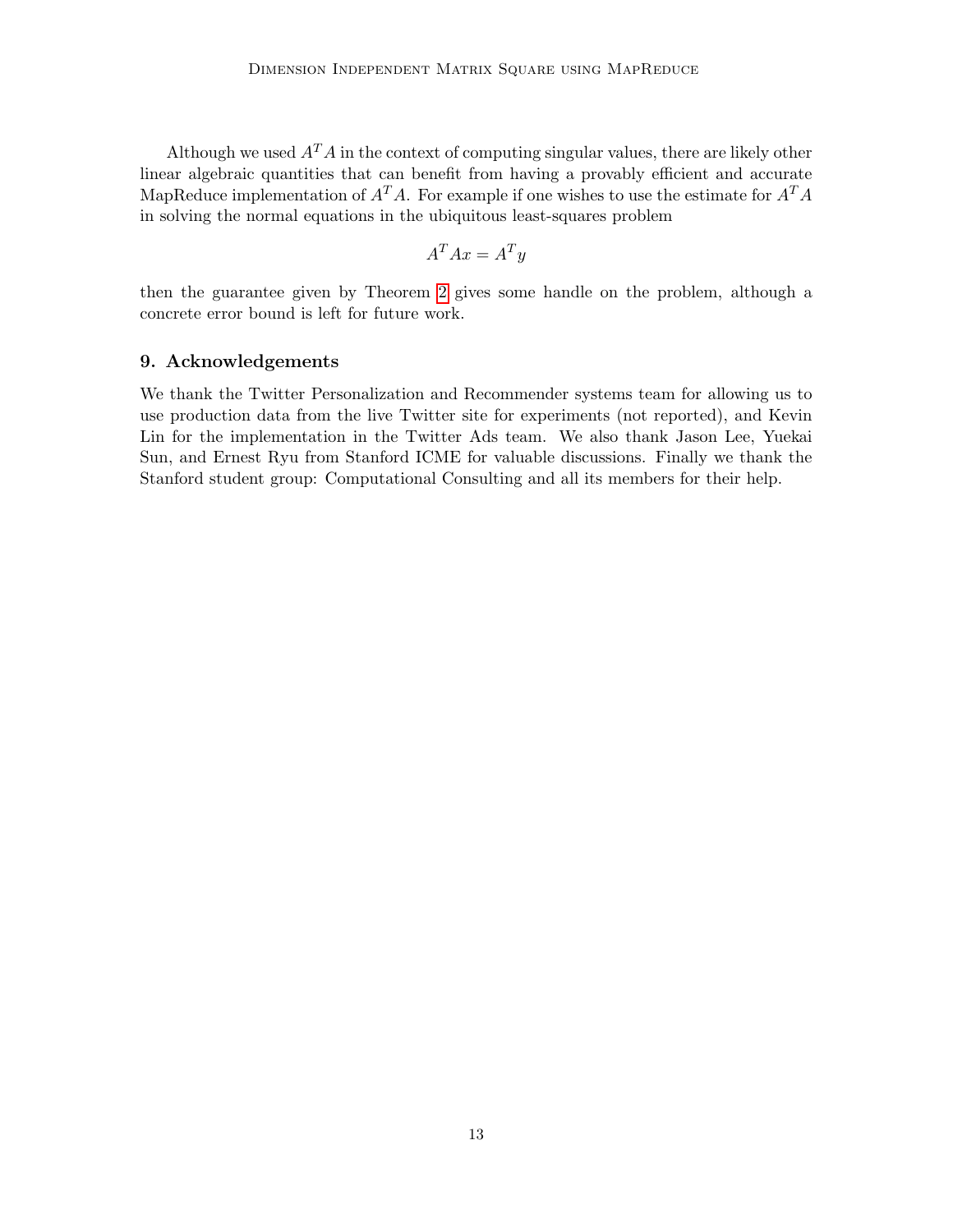## References

- <span id="page-13-8"></span>Dimitris Achlioptas and Frank McSherry. Fast computation of low rank matrix approximations. In Proceedings of the thirty-third annual ACM symposium on Theory of computing, pages 611–618. ACM, 2001.
- <span id="page-13-9"></span>Sanjeev Arora, Elad Hazan, and Satyen Kale. A fast random sampling algorithm for sparsifying matrices. Approximation, Randomization, and Combinatorial Optimization. Algorithms and Techniques, pages 272–279, 2006.
- <span id="page-13-12"></span>Austin R Benson, David F Gleich, and James Demmel. Direct qr factorizations for talland-skinny matrices in mapreduce architectures. arXiv preprint arXiv:1301.1071, 2013.
- <span id="page-13-13"></span>Reza Bosagh Zadeh. Twitter engineering blog: All-pairs similarity via dimsum. Twitter Engineering Blog, 2014.
- <span id="page-13-5"></span>Matthew Brand. Fast low-rank modifications of the thin singular value decomposition. Linear algebra and its applications, 415(1):20–30, 2006.
- <span id="page-13-6"></span>Moody T Chu, Robert E Funderlic, and Robert J Plemmons. Structured low rank approximation. Linear algebra and its applications, 366:157–172, 2003.
- <span id="page-13-11"></span>Kenneth L Clarkson and David P Woodruff. Numerical linear algebra in the streaming model. In Proceedings of the 41st annual ACM symposium on Theory of computing, pages 205–214. ACM, 2009.
- <span id="page-13-4"></span>Kenneth L Clarkson and David P Woodruff. Low rank approximation and regression in input sparsity time. arXiv preprint arXiv:1207.6365, 2012.
- <span id="page-13-7"></span>J. Dean and S. Ghemawat. MapReduce: Simplified data processing on large clusters. Communications of the ACM, 51(1):107–113, 2008. ISSN 0001-0782.
- <span id="page-13-10"></span>Amit Deshpande and Santosh Vempala. Adaptive sampling and fast low-rank matrix approximation. Approximation, Randomization, and Combinatorial Optimization. Algorithms and Techniques, pages 292–303, 2006.
- <span id="page-13-2"></span>Petros Drineas, Eleni Drinea, and Patrick Huggins. An experimental evaluation of a montecarlo algorithm for singular value decomposition. Advances in Informatics, pages 279–296, 2003.
- <span id="page-13-3"></span>Petros Drineas, Alan Frieze, Ravi Kannan, Santosh Vempala, and V Vinay. Clustering large graphs via the singular value decomposition. *Machine learning*,  $56(1):9-33$ ,  $2004$ .
- <span id="page-13-0"></span>Petros Drineas, Ravi Kannan, and Michael W Mahoney. Fast monte carlo algorithms for matrices i: Approximating matrix multiplication. *SIAM Journal on Computing*, 36(1): 132–157, 2006a.
- <span id="page-13-1"></span>Petros Drineas, Ravi Kannan, and Michael W Mahoney. Fast monte carlo algorithms for matrices ii: Computing a low-rank approximation to a matrix. SIAM Journal on Computing, 36(1):158–183, 2006b.